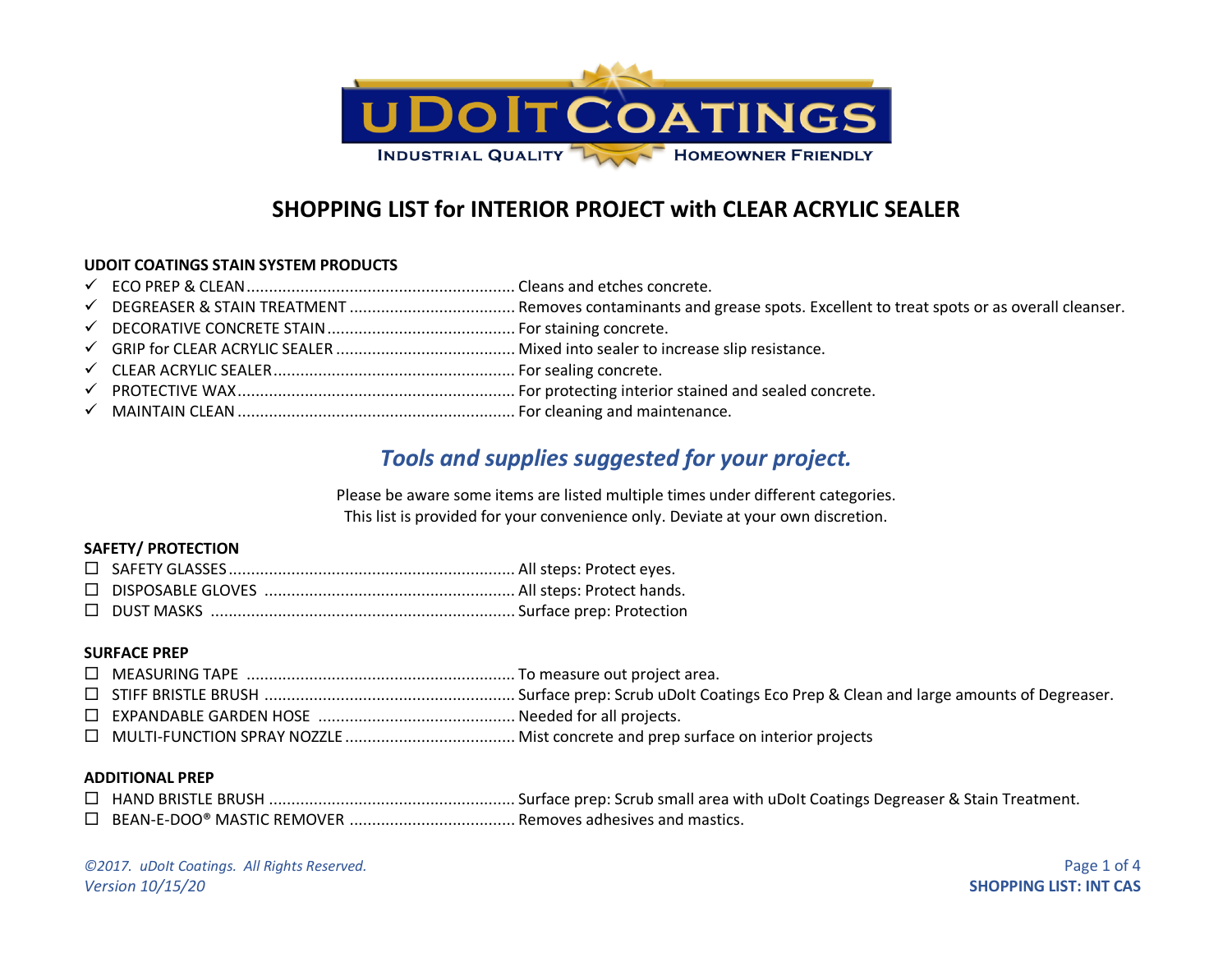

 BIG BEAR® 600 GL SOY GEL™ ............................................ Removes old paints and sealers. SAFETY SCRAPER W/BLADES ............................................. To scrape a small amount of glue or contaminants. HEAVY DUTY SCRAPER ...................................................... Surface prep: Scrape large amount of mastic or carpet glue.

#### **MASKING ITEMS & TAPES**

#### **CONTAINERS**

### **APPLICATORS**

## **TOOLS**

EXTENSION CORD ............................................................. For wet/dry vacuum.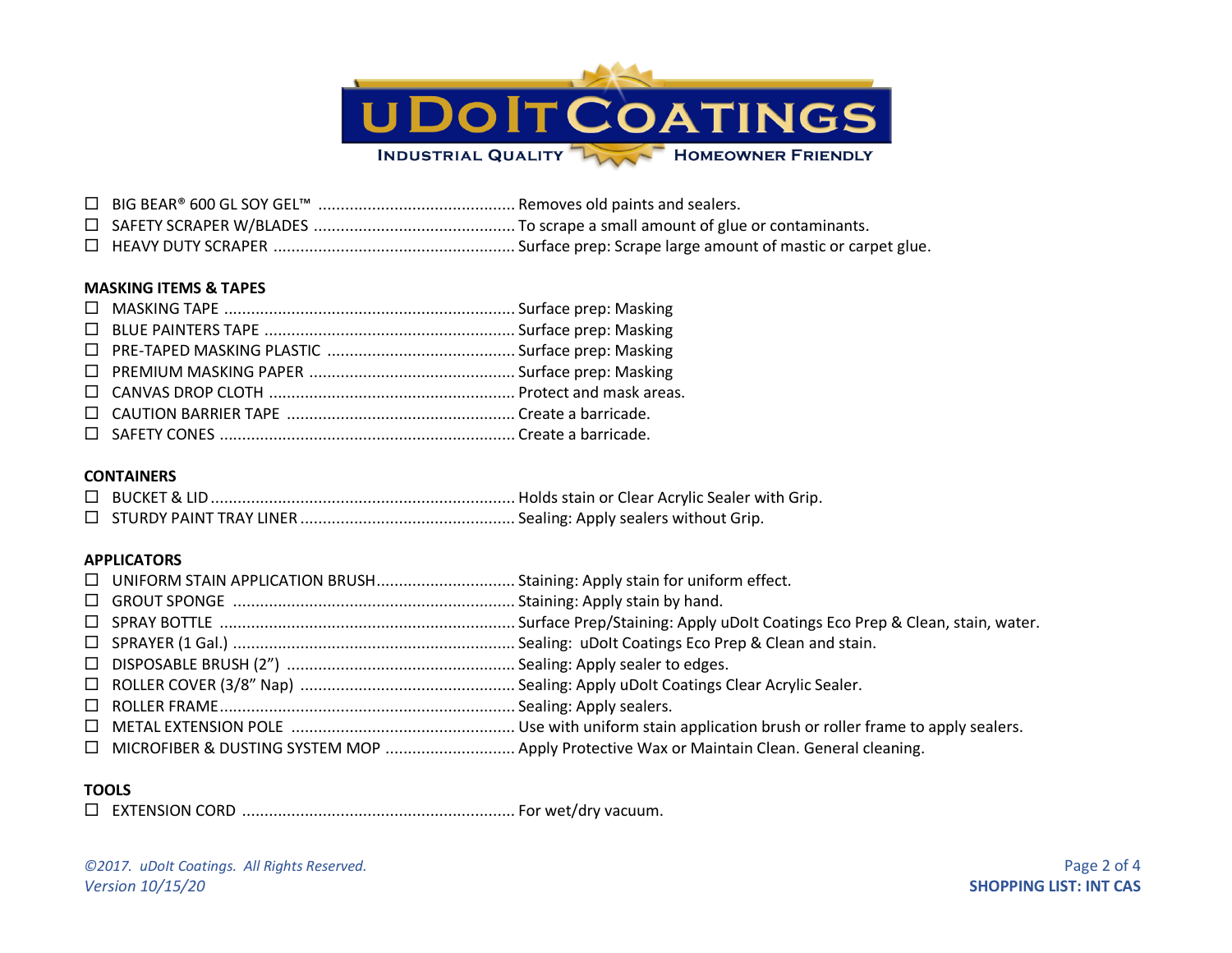

#### **CLEAN UP**

#### **REMOVING CARPET:**

### **PATCHING:**

### **PAINTING A BORDER:**

| □ FOAM ROLLER & SMALL TRAY (2" Foam)  Apply Accent Paint to border. |  |
|---------------------------------------------------------------------|--|
|                                                                     |  |

### **FILLING JOINTS WITH CAULK:**